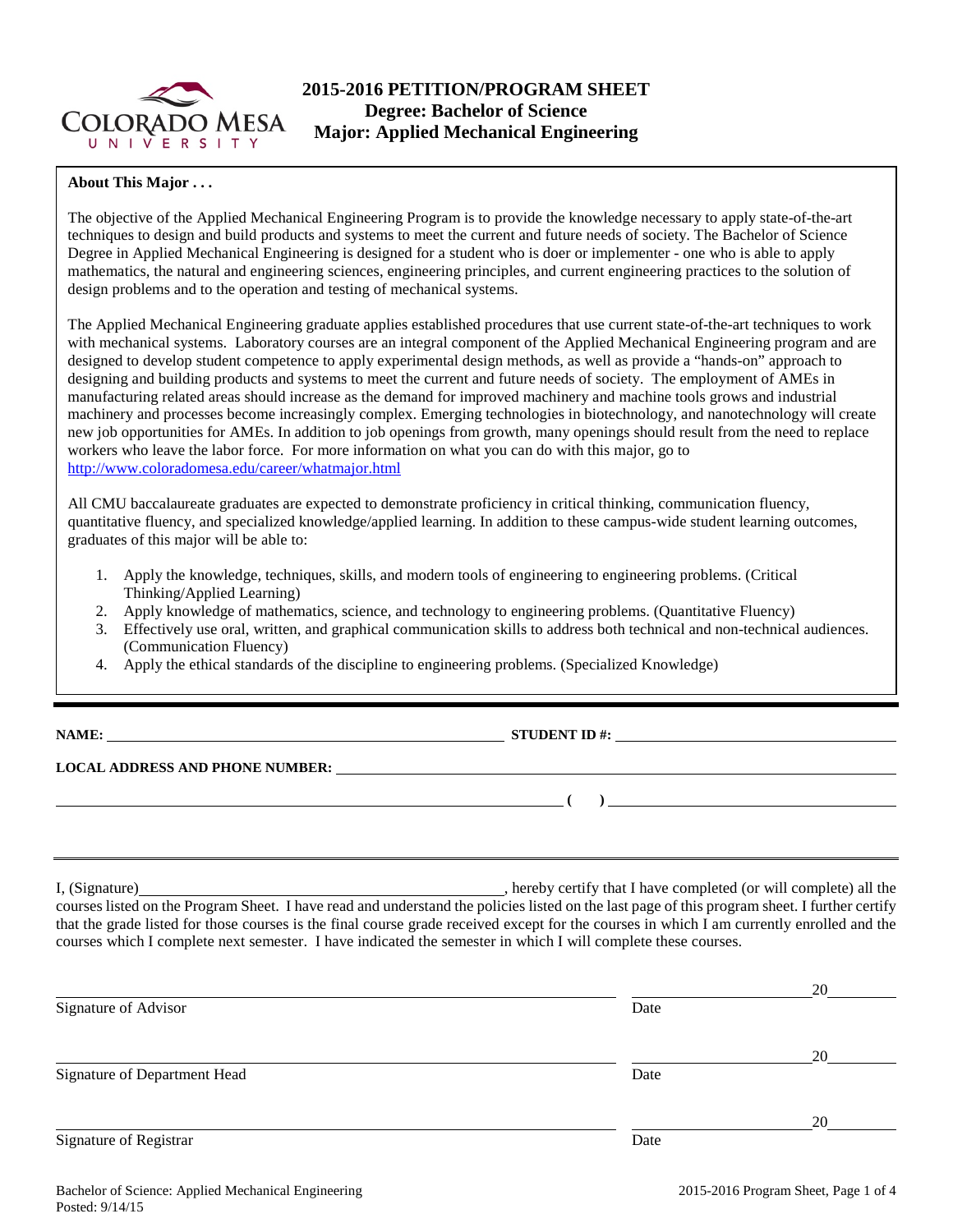#### **DEGREE REQUIREMENTS:**

- 126 semester hours total (Students must complete a minimum 30 of the last 60 hours of credit at CMU, with at least 15 semester hours in major discipline courses numbered 300 or higher).
- 40 upper division credits (A minimum of 15 taken within the major at CMU).
- 2.00 cumulative GPA or higher in all CMU coursework.
- 2.00 cumulative GPA or higher in coursework toward the major content area.
- Pre-collegiate courses (usually numbered below 100) canno be used for graduation.
- When filling out the program sheet a course can be used only once.
- A student must follow the CMU graduation requirements either from 1) the program sheet for the major in effect at the time the student officially declares a major; or 2) a program sheet for the major approved for a year subsequent to the year during which the student officially declares the major and is approved for the student by the department head. Because a program may have requirements specific to the degree, the student should check with the faculty advisor for additional criteria. It is the student's responsibility to be aware of, and follow, all requirements for the degree being pursued. Any exceptions or substitutions must be approved by the student's faculty advisor and Department Head.
- Essential Learning Capstone should be completed between 45 and 75 hours.
- See the "Undergraduate Graduation Requirements" in the catalog for additional graduation information.
- A student must receive a "C" or higher in any class that is a pre-requisite for a subsequent class.

**ESSENTIAL LEARNING REQUIREMENTS** (31 semester hours) See the current catalog for a list of courses that fulfill the requirements below. If a course is an Essential Learning option and a requirement for your major, you must use it to fulfill the major requirement and make a different selection for the Essential Learning requirement.

| Course No Title |                                                                         | Sem.hrs Grade Term |  |
|-----------------|-------------------------------------------------------------------------|--------------------|--|
|                 | <b>English</b> (6 semester hours, must receive a grade of "C" or better |                    |  |
|                 | and must be completed by the time the student has 60 semester           |                    |  |
| hours.)         |                                                                         |                    |  |
| <b>ENGL 111</b> | <b>English Composition</b>                                              | 3                  |  |
| <b>ENGL 112</b> | <b>English Composition</b>                                              | 3                  |  |

**Math** (3 semester hours, must receive a grade of "C" or better, must be completed by the time the student has 60 semester hours.) MATH 135 Engineering Calculus I  $4*$ 

\*3 credits apply to the Essential Learning requirements and 1 credit applies to Foundation Courses

\_\_\_\_\_\_ \_\_\_\_ \_\_\_\_\_\_\_\_\_\_\_\_\_\_\_\_\_\_\_\_\_\_\_\_ \_\_\_\_ \_\_\_\_\_ \_\_\_\_\_\_\_\_

\_\_\_\_\_\_ \_\_\_\_ \_\_\_\_\_\_\_\_\_\_\_\_\_\_\_\_\_\_\_\_\_\_\_\_ \_\_\_\_ \_\_\_\_\_ \_\_\_\_\_\_\_\_

**Humanities** (3 semester hours)

**Social and Behavioral Sciences** (6 semester hours)

SOCI 120 Technology and Society 3

| Course No Title |                                                                           | Sem.hrs Grade Term/Trns |                                         |  |
|-----------------|---------------------------------------------------------------------------|-------------------------|-----------------------------------------|--|
|                 | <b>Natural Sciences</b> (7 semester hours, one course must include a lab) |                         |                                         |  |
|                 | PHYS 131                                                                  | $4 \quad$               | the company of the company of           |  |
|                 |                                                                           | $1 \quad$               |                                         |  |
|                 | CHEM 131                                                                  | $4*$                    | the company of the company of           |  |
|                 | *2 credits apply to the Essential Learning requirements and 2             |                         |                                         |  |
|                 | credits apply to Foundation Courses                                       |                         |                                         |  |
|                 |                                                                           |                         |                                         |  |
|                 | <b>History</b> (3 semester hours)                                         |                         |                                         |  |
|                 |                                                                           |                         |                                         |  |
|                 |                                                                           |                         |                                         |  |
|                 | <b>Fine Arts</b> (3 semester hours)                                       |                         |                                         |  |
|                 | <u> 1990 - Johann Stein, mars et al. (</u> † 1900)                        |                         |                                         |  |
|                 |                                                                           |                         |                                         |  |
|                 | <b>WELLNESS REQUIREMENT</b> (2 semester hours)                            |                         |                                         |  |
|                 | KINE 100 Health and Wellness                                              | -1                      |                                         |  |
|                 | KINA $1 \_$ $\_$                                                          |                         |                                         |  |
|                 |                                                                           |                         |                                         |  |
|                 | <b>ESSENTIAL LEARNING CAPSTONE</b> (4 semester hours)                     |                         |                                         |  |
| ESSL 290        | <b>Maverick Milestone</b>                                                 |                         |                                         |  |
|                 | (see English $&$ math pre-reqs) 3                                         |                         | <u> Alexandro Alexandro III e a s</u>   |  |
|                 |                                                                           |                         |                                         |  |
| <b>ESSL 200</b> | Essential Speech (co-requisite) 1                                         |                         | <u> Alexandro Alexandro Alexandro I</u> |  |

| <b>CHEM 131</b>                                               | 4* |  |
|---------------------------------------------------------------|----|--|
| *2 credits apply to the Essential Learning requirements and 2 |    |  |
| credits apply to foundation courses                           |    |  |
| CHEM 131L                                                     |    |  |
| MAMT 102 Intro to Machine Shop                                |    |  |
| MATH 135 Engineering Calculus I                               | 4* |  |
| *3 credits apply to the Essential Learning requirements and 1 |    |  |
| credit applies to foundation courses                          |    |  |
| MATH 136 Engineering Calculus II                              |    |  |
| MAMT 105 Print Reading & Sketching                            | 2  |  |
| MAMT 106 Geometrical Dim & Tolerancing 2                      |    |  |
|                                                               |    |  |

#### **APPLIED MECHANICAL ENGINEERING MAJOR**

| <b>REQUIREMENTS</b> (76 semester hours) <b>Must</b> pass all courses |                                                      |                |  |  |  |  |  |
|----------------------------------------------------------------------|------------------------------------------------------|----------------|--|--|--|--|--|
|                                                                      | with a grade of "C" or higher.                       |                |  |  |  |  |  |
|                                                                      | <b>Basic Engineering Courses (19 semester hours)</b> |                |  |  |  |  |  |
| <b>ENGR 101</b>                                                      | Introduction to Engineering                          | 1              |  |  |  |  |  |
| <b>ENGR 125</b>                                                      | <b>CAD</b> and Fabrication                           | 3              |  |  |  |  |  |
| <b>ENGR 140</b>                                                      | First-Year Engr. Projects                            | 3              |  |  |  |  |  |
| <b>ENGR 224</b>                                                      | Materials Science                                    | $\overline{c}$ |  |  |  |  |  |
|                                                                      | <b>ENGR 224L Materials Science Lab</b>               | 1              |  |  |  |  |  |
| <b>ENGR 225</b>                                                      | Intro to Manufacturing                               | 3              |  |  |  |  |  |
| <b>ENGR 261</b>                                                      | <b>Statics and Structures</b>                        | 3              |  |  |  |  |  |
| <b>ENGR 263</b>                                                      | Mechanics of Solids                                  | 3              |  |  |  |  |  |
|                                                                      |                                                      |                |  |  |  |  |  |
|                                                                      | <b>AME Courses</b> (36 semester hours)               |                |  |  |  |  |  |
| <b>ENGR 305</b>                                                      | Engr Econ & Ethics                                   | 2              |  |  |  |  |  |
| <b>ENGR 312</b>                                                      | <b>Engr Thermodynamics</b>                           | 3              |  |  |  |  |  |
| <b>ENGR 317</b>                                                      | Fund of Cir and Elect                                | 3              |  |  |  |  |  |
| <b>ENGR 321</b>                                                      | <b>Fluid Mechanics</b>                               | 3              |  |  |  |  |  |
| <b>ENGR 325</b>                                                      | Component Design                                     | 3              |  |  |  |  |  |
| <b>ENGR 343</b>                                                      | Dynamics                                             | 3              |  |  |  |  |  |
| <b>ENGR 345</b>                                                      | <b>Engr Integration I</b>                            | 3              |  |  |  |  |  |
| <b>ENGR 385</b>                                                      | <b>Engr Integration II</b>                           | 3              |  |  |  |  |  |
| <b>ENGR 401</b>                                                      | Professionalism Seminar                              | 1              |  |  |  |  |  |
| <b>ENGR 427</b>                                                      | Measurements Lab                                     | $\overline{c}$ |  |  |  |  |  |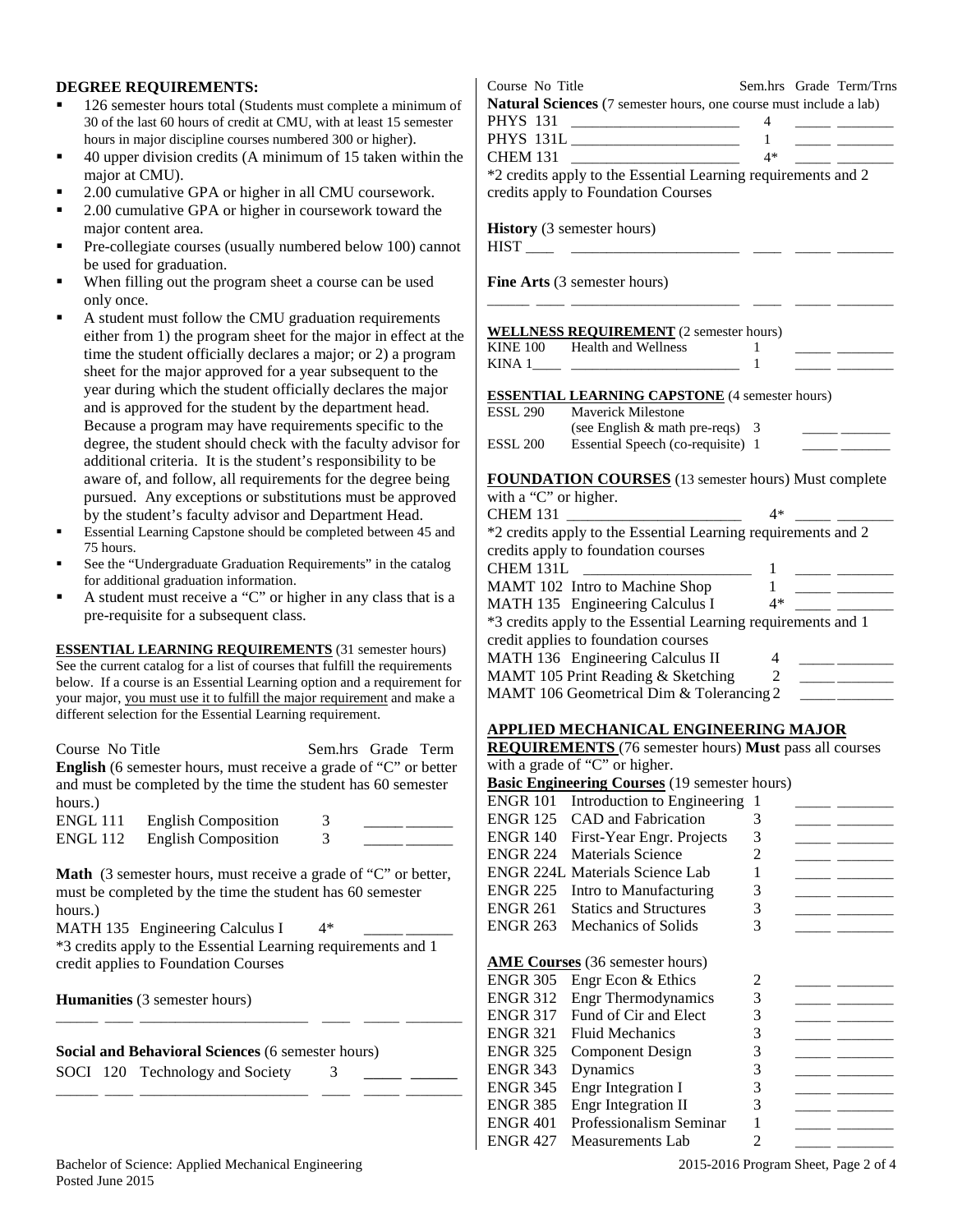|          | <b>ENGR 435</b> Industrial Controls<br>ENGR 445 AME Design Proj I<br>ENGR 446 Writing for Design Proj<br>ENGR 485 AME Design Proj II                  |  | <b>Applied Mechanical Engineering Options</b> (12 semester hours,<br>including upper division technical electives as necessary)<br>Students complete either the Manufacturing Option or the Energy<br>& Power Option |  |  |
|----------|-------------------------------------------------------------------------------------------------------------------------------------------------------|--|----------------------------------------------------------------------------------------------------------------------------------------------------------------------------------------------------------------------|--|--|
| STAT 305 | <b>Other Required Courses</b> (9 semester hours)<br>CSCI 130 Intro to Engineering<br>Computing<br>ENGL 425 Scientific Writing<br>Engr Statistics & QC |  | Manufacturing Option (12 semester hours)<br><b>ENGR 425 Advanced Manufacturing</b><br>Manufacturing Elective<br><b>Manufacturing Elective</b><br><b>General Tech Elective</b>                                        |  |  |

# Energy & Power Option (12 semester hours)

| ENGR 336 Heat & Power                  |   |  |
|----------------------------------------|---|--|
| <b>ENGR 436 Fluid Power Systems</b>    | 3 |  |
| <b>ENGR 460 Energy Systems</b>         | 3 |  |
| <b>ENGR 465 Electric Power Systems</b> | 3 |  |
|                                        |   |  |